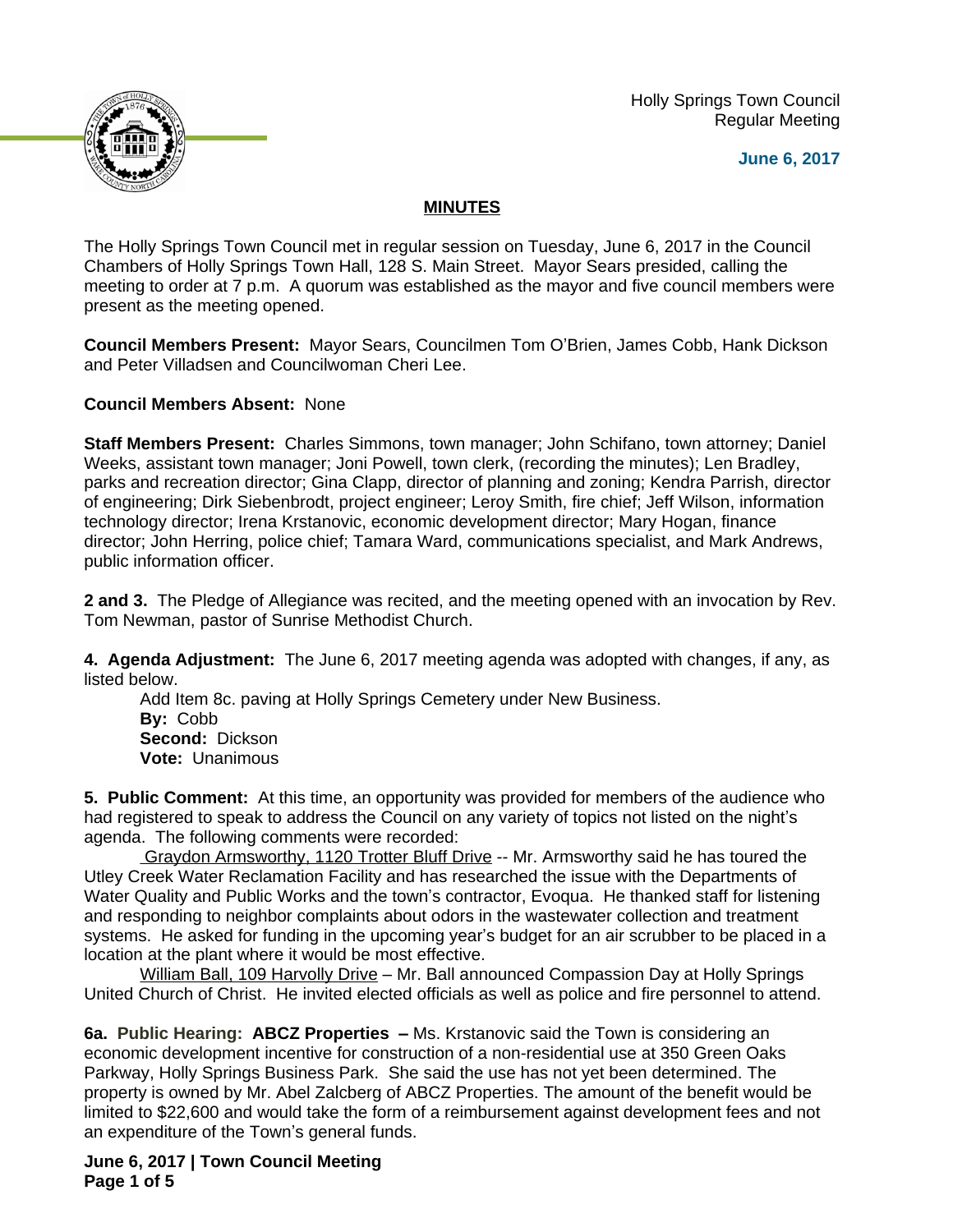Ms. Krstanovic said the Town is in short supply of flex space, so this project may help to meet that need.

With that explanation completed, Mayor Sears opened the public hearing. The following input was recorded: None.

There being no input, the public hearing was closed.

**Action:** The Council approved a motion to enter into a development agreement with business owner Abel Zalcberg of ABCZ Properties for 350 Green Oaks Parkway (Holly Springs Business Park) to reimburse certain Town development fees in the amount of \$22,600.

**Motion by:** Dickson Second by: Cobb **Vote:** Unanimous *A copy of the draft development agreement is attached to these minutes.*

**6b. Public Hearing: 242 Main Street Holly Springs, LLC** – Ms. Krstanovic said the Town is considering an economic development agreement for property exchange, construction of a parking deck, reimbursement of fees at 50%, and construction of other surface parking and improvements for a downtown area development and construction of a non-residential use at the intersection of South Main Street and West Ballentine.

She said the real property exchange would involve a portion of a town-owned lot with an address of "0 South Main" located near the intersection described above (Real Estate ID 0078424 and PIN 0649913237). The exchange would involve a recombination with adjacent parcels. The property owner is 242 Main Street Holly Springs, LLC.

Ms. Krstanovic said there is a lot of excitement about this project as it will be a catalyst to spark downtown development.

Cara Zalcberg - Ms. Zalcberg, representing 242 Main Street Holly Springs LLC, said she and her partners are excited and honored to bring this project to Holly Springs to bring vitality to downtown Holly Springs.

With that explanation completed, Mayor Sears opened the public hearing. The following input was recorded:.

Van Crandall, 4813 Salem Ridge Road -- Mr. Crandall addressed the Council to ask if the developer was registered with the Secretary of State's office. He asked if the Town could legally enter into an agreement with a company that was not registered with the Secretary of State.

There being no further input, the public hearing was closed.

Mayor Sears asked the Town Attorney if the Town could enter into an agreement with a company that had not registered its name with the Secretary of State. Mr. Schifano said the Town could enter into an agreement with anyone it felt was necessary. He noted that the company, 242 Main Street Holly Springs LLC, would be registered as a limited liability company before the Town finalized the agreement text.

**Action:** The Council approved a motion to enter into a development agreement with property owner 242 Main Street Holly Springs LLC for property exchange, construction of a parking deck, and waiver or reimbursement of fees for a downtown area development and construction of a non-residential use at the intersection of South Main Street and West Ballentine.

**Motion by:** Lee **Second by:** Dickson **Vote:** Unanimous *A copy of draft development agreement is attached to these minutes.*

**7. Consent Agenda:** The Council approved a motion to approve all items on the Consent Agenda. The motion carried following a motion by Councilman Cobb, a second by Councilman Dickson and a unanimous vote. The following actions were affected:

7a. Minutes – The Council approved the minutes of the Council's regular meeting held May 2, 2017.

**June 6, 2017 | Town Council Meeting Page 2 of 5**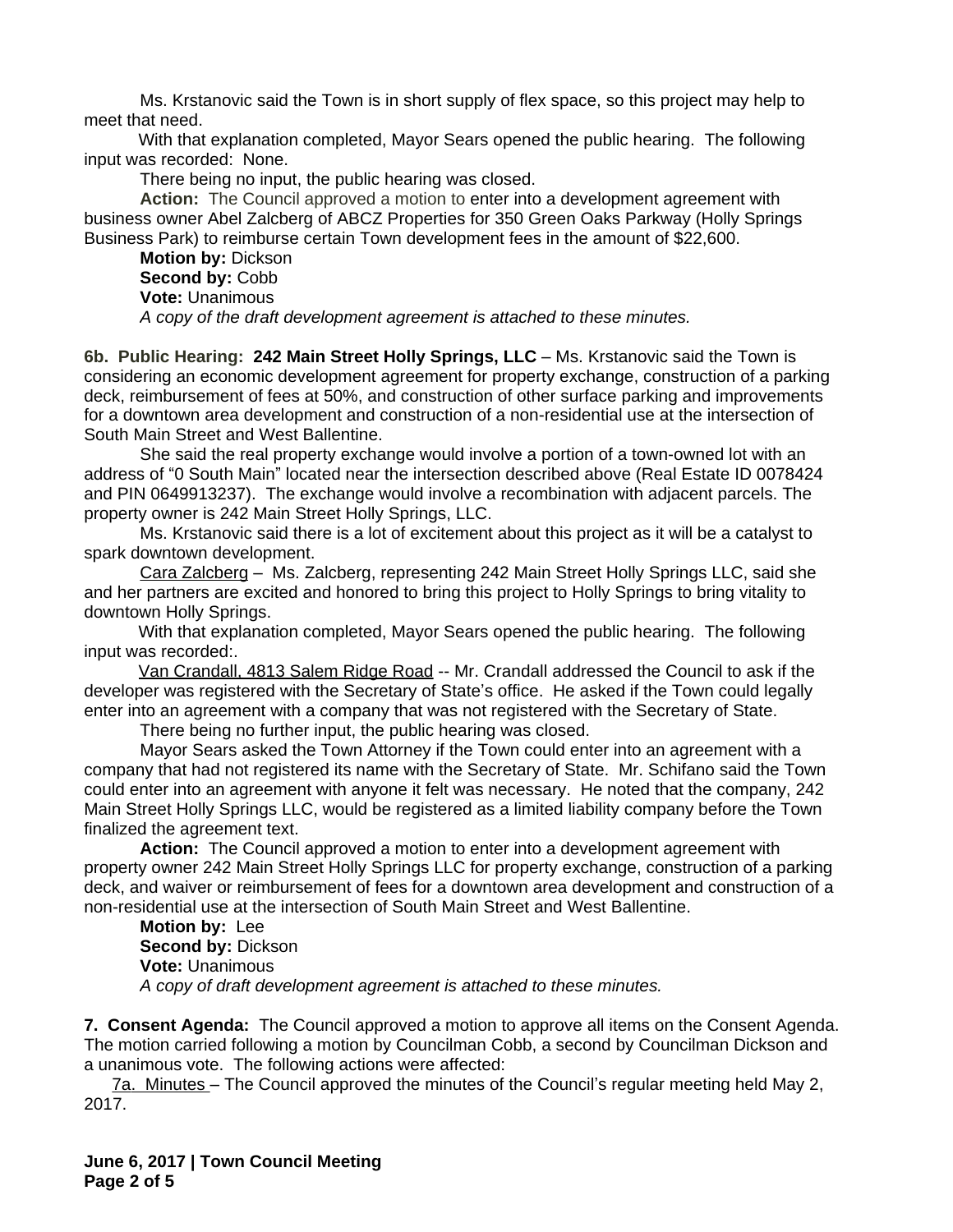7b. Resolution 17-19– The Council adopted Resolution 17-19 directing the town clerk to investigate the sufficiency of annexation petition A16-03 and setting a public hearing on the question of annexation for Tuesday, June 20. *A copy of Resolution 17-19 is attached to these minutes.* 

7c. Unused Well Site - The Council approved a request to execute a deed conveying unused well site property from the Town of Holly Springs to Triangle Tennis Services, Inc.

7d. Resolution 17-24 - The Council adopted Resolution 17-24 declaring vehicles surplus to the needs of the town*. A copy of Resolution 17-24 is attached to these minutes.*

7e. Resolution 17-25 - The Council adopted Resolution 17-25 declaring personal property surplus to the needs of the town. *A copy of Resolution 17-25 is attached to these minutes.*

7f. MCNC Agreement Renewal - The Council approved to renew an agreement with MCNC for access to the North Carolina Research and Education Network (NCREN) network*.*

7g. Police Records Management Software Agreement – The Council approved to execute an interagency agreement between Holly Springs and Apex for use of police records management software.

7h. Budget Amendment – The Council adopted an amendment to the fiber optic enterprise fund to correct an allocation error for the account from which a piece of equipment was paid.*A copy of the budget amendment is attached to these minutes.*

7i. Budget Amendment \$125,000 – The Council adopted an amendment to the FY 2016-17 budget in the amount of \$125,000 to cover costs of North Main Athletic Complex sign. *A copy of the budget amendment is attached to these minutes.*

7j. Budget Amendment \$46,000 - The Council adopted an amendment to the FY 2016-17 budget in the amount of \$46,000 to cover salaries adjustment. *A copy of budget amendment is attached to these minutes.* 

7k. Fiber Installation NC 55/Main Street Signals Project – The Council approved a supplemental agreement in the amount of \$18,888.30 to cover the cost of fiber installation for signals on NC 55 in the Main Street Extension project.

7l. 12-DP-09 Pecan Grove South Time Extension – The Council approved to grant extension for 12-DP-09 Pecan Grove South to extend the approval expiration date from May 30, 2017 to Nov. 30, 2017.

7m. Lake Edge Drive Storm Drain Project – The Council approved to award a contract in the amount of \$700 to GC Mapping, PLLC for level B surface marking services for the Lake Edge Drive storm drain project.

7n. Sidewalk Equipment Purchase – The Council approved sole source purchasing of the rectangular rapid flashing beacons apparatus, supplies and equipment from TAPCO, Inc.

7o. Monthly Budget Amendment Report – The Council received a monthly report of administrative budget amendments.

7p. The Mills at Avent Ferry Development Agreement Amendment – The Council approved amendments to developer agreement for The Mills at Avent Ferry (fka Union Ridge) and authorized staff to execute.

**8a. Wake County Transit Plan Agreement** – Ms. Parrish said in preparation of the 2016 transit referendum, all Wake County municipalities worked to develop the Wake Transit Plan. In November, the referendum passed, and the transit team continued to work through the planning and implementation of the Wake Transit Plan.

She said the purpose of this agreement is:

1) serve as the master joint agency operations agreement,

2) establish standards that will govern the parties eligibility for inclusion of sponsored Implementation Elements in the Wake Transit Work Plan and receipt of any funding allocation from Wake County Transit Tax Revenue,

3) evidence the parties approval of the Wake County Transit Plan and the annual update process, and

**June 6, 2017 | Town Council Meeting Page 3 of 5**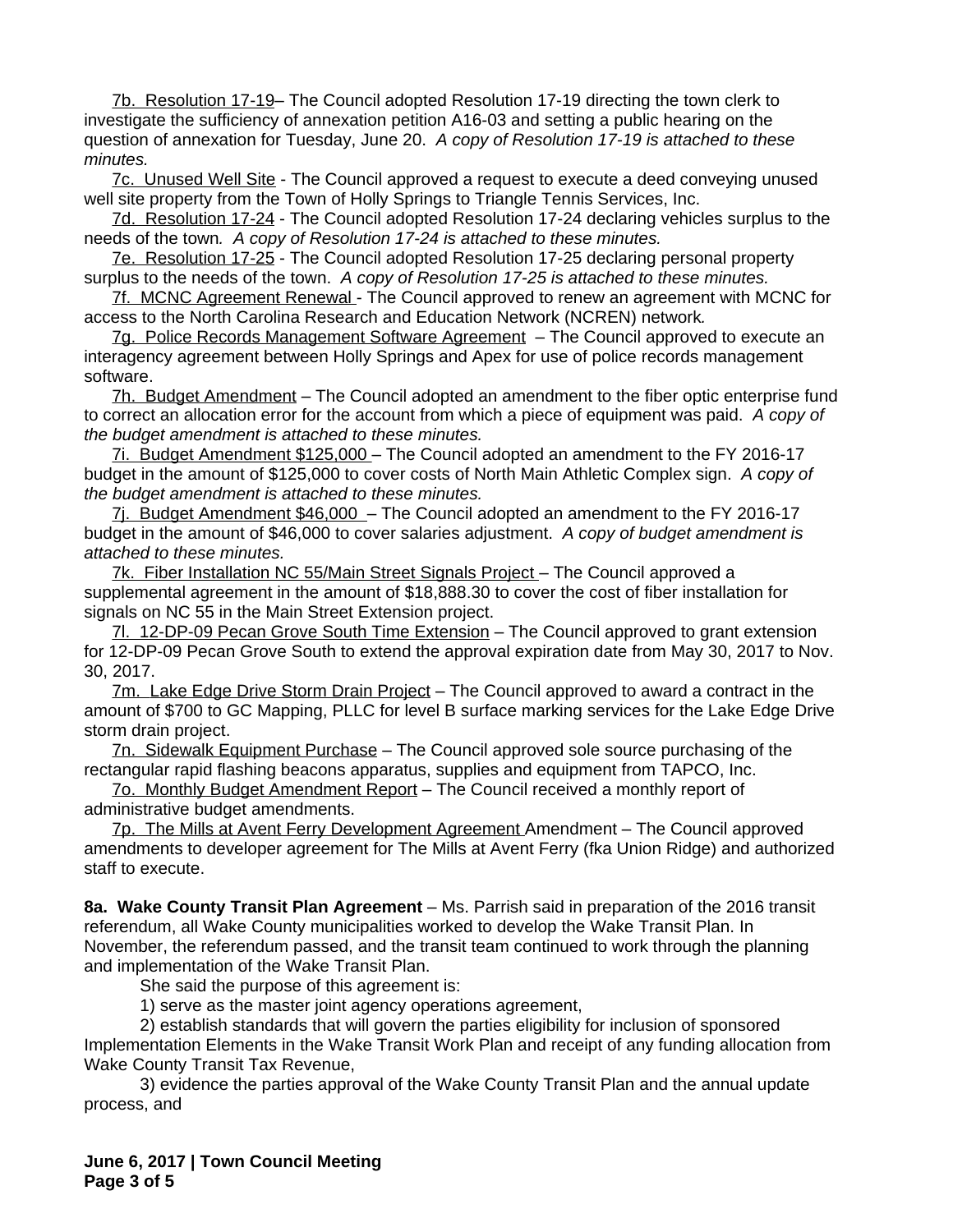4) confirm the parties role in carrying out Transportation Planning Advisory Committee (TPAC) responsibilities.

This is the baseline agreement that establishes the foundation of a network of relationships for the implementation documents that are to come in the future, she said.

**Action:** The Council approved a motion to enter in an agreement for the Wake County Transit Plan.

**Motion by:** O'Brien **Second by:** Cobb **Vote:** Unanimous

**8b. 2016-17 Community Agency Grants** -- Councilman Dickson said the Council received seven applications requesting \$12,500 in funding. There is \$15,000 available in that line item.

A Council committee made up of Councilwoman Cheri Lee and Councilman Hank Dickson reviewed the applications and recommended award amounts for the applicants.

There is room in the budget for adjustments by the Council as a group. Any funds left over in the budget at the end of June would be absorbed into the General Fund and committed to fund balance at the close of the fiscal year (i.e. cannot be rolled over to next year.) Beginning July 1, the line item will be replenished with 15,000 new dollars.

**Action:** The Council approved a motion to award FY 2016-17 community agency grants in amounts below totaling \$10,000 as follows:

|                                                   |                         | <b>Amount</b>  |
|---------------------------------------------------|-------------------------|----------------|
| <b>Agency</b>                                     | <b>Amount Requested</b> | <b>Awarded</b> |
| Martin Luther King Jr. Celebration Committee Inc. | 500<br>\$               | 500<br>S       |
| <b>Holly Springs Food Cupboard</b>                | \$2,500                 | 2,500<br>\$    |
| <b>HSHS PTSA</b>                                  | \$2,000                 | 2,000<br>S     |
| Interact of Wake County                           | \$2,500                 | 500<br>\$      |
| <b>HS Community Band</b>                          | \$2,000                 | 2,000<br>\$    |
| <b>Holly Springs Civitan Club</b>                 | 500<br>S                | 500            |
| <b>HSHS Band</b>                                  | \$2,500                 | \$2,000        |
|                                                   |                         |                |

**Motion by:** Lee **Second by:** Dickson **Vote:** Unanimous

**8c. Holly Springs Cemetery** – Mr. Siebenbrodt explained that Phase 1 Cemetery Improvements have been completed by the Public Works Department. He said \$62,400 had been allocated for paving contractor services to add asphalt to the roadway. He reported that the Town received a contract from Turner Asphalt Inc. to do the work for \$40,650.

Mr. Siebenbrodt said funds have been allocated for this construction cost and staff is requesting approval of the paving contract.

**Action:** The Council approved a motion to award a contract in the amount of \$40,650 to Turner Asphalt, Inc. for paving services at Holly Springs Cemetery.

**Motion By**: Lee **Second**: Cobb **Vote**: Unanimous

**9. Other Business:** None that resulted in Council action.

**10. Manager's Report:** None that resulted in Council action.

**11. Closed Session:** The Council approved a motion to enter into Closed Session, pursuant to N.C.G.S. 143-318.11(a)(3) to consult with the town attorney under the client-attorney privilege the following matters of litigation: Gerald Currin Builders vs. the Town of Holly Springs.

**June 6, 2017 | Town Council Meeting Page 4 of 5**